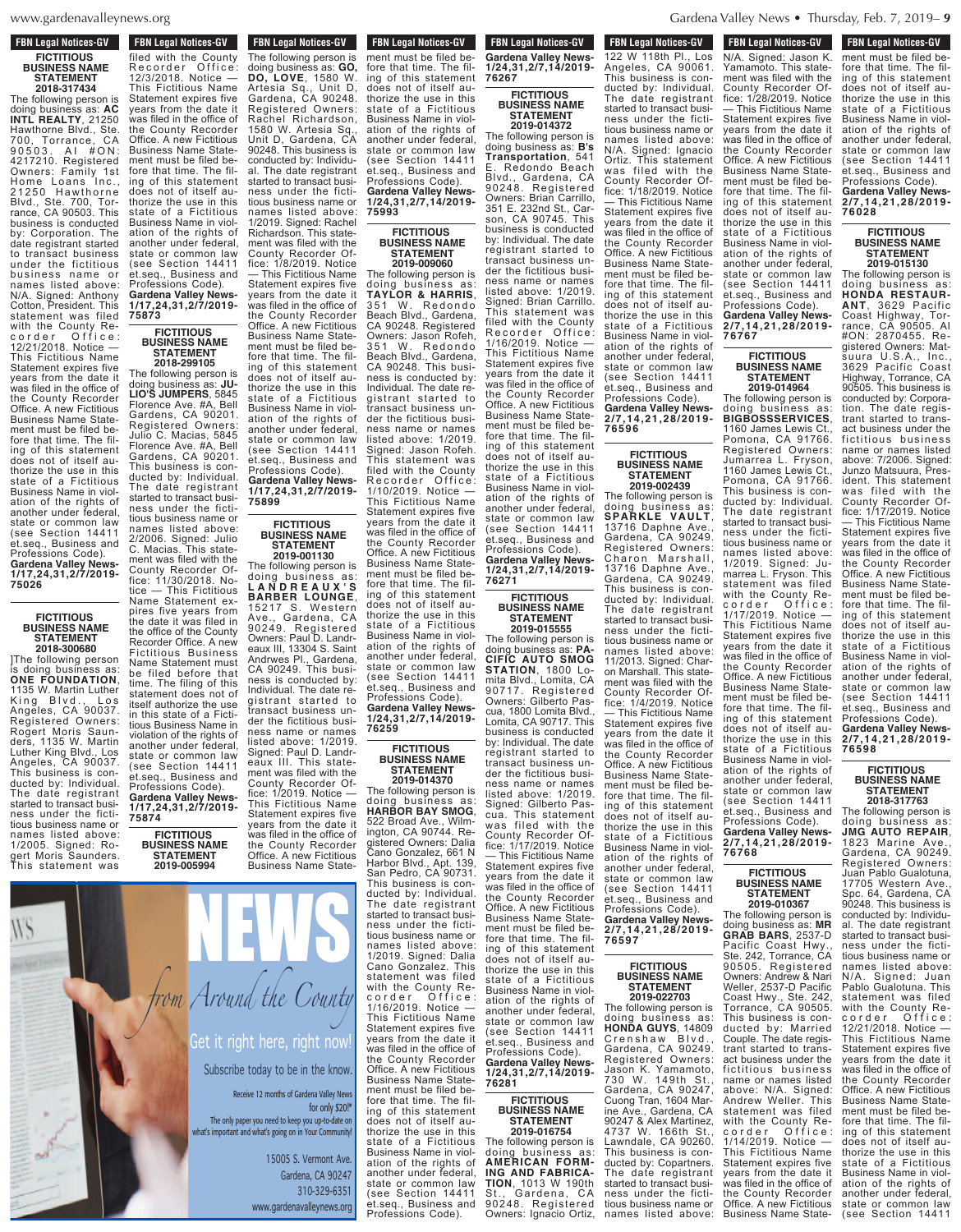#### **FBN Legal Notices-GV FON LEGAL NULLES-AV** et.seq., Business and

Professions Code). **Gardena Valley News-2/7,14,21,28/2019- 76824**

#### **FICTITIOUS BUSINESS NAME STATEMENT**

**2019-0026104** The following person is doing business as: **DUNCAN AUTOMOT-I V E L L C** , 1 0 4 0 1 Venice Blvd., #106, Los Angeles, CA 90034. Registered Owners: Duncan Automotive LLC, 10401 Venice Blvd., #106, Los Angeles, CA 90034. This business is conducted by: Limited Liability Company. The date registrant started to transact business under the fictitious business name or names listed above: 1/2019. Signed: Jacinda Sweet, Owner. This statement was filed with the County Recorder Office: 1/30/2019. Notice — This Fictitious Name Statement expires five years from the date it was filed in the office of the County Recorder Office. A néw Fictitious Business Name Statement must be filed before that time. The filing of this statement does not of itself authorize the use in this state of a Fictitious Business Name in violation of the rights of another under federal, state or common law (see Section 14411 et.seq., Business and Professions Code). **Gardena Valley News-2/7,14,21,28/2019-**

#### **FICTITIOUS BUSINESS NAME STATEMENT**

**76912**

**2019-022038** The following person is doing business as: **WENDY'S BARBER A N D B E A U T Y SALON**, 1613 N. Wilmington Blvd., Wilmington, CA 90744. Registered Owners: Raymond Jair Sanchez Guzman, 1617 1/2 N. Wilmington Blvd., CA 90744. This business is conducted by: Individual. The date registrant started to transact business under the fictitious business name or names listed above: N/A. Signed: Raymond Jair Sanchez Guzman. This statement was filed with the County Recorder Office: 1/25/2019. Notice — This Fictitious Name Statement expires five years from the date it was filed in the office of the County Recorder Office. A new Fictitious Business Name Statement must be filed before that time. The filing of this statement does not of itself authorize the use in this state of a Fictitious Business Name in violation of the rights of another under federal, state or common law (see Section 14411 et.seq., Business and Professions Code). **Gardena Valley News-2/7,14,21,28/2019- 76913**

> **FICTITIOUS BUSINESS NAME STATEMENT 2019-018498**

**FBN Legal Notices-GV BUSINESS NAME Legal Nutices-**

fice: 2/1/2019. Notice — This Fictitious Name Statement expires five years from the date it was filed in the office of the County Recorder Office. A new Fictitious Business Name Statement must be filed before that time. The filing of this statement does not of itself authorize the use in this state of a Fictitious Business Name in violation of the rights of another under federal, state or common law (see Section 14411 et.seq., Business and Professions Code). **Gardena Valley News-2/7,14,21,28/2019- 76981 FICTITIOUS BUSINESS NAME 2019-018498** The following person is doing business as: **HUIZAR & ASSO-CIATES**, 16110 S. Menlo Ave., #11, Gardena, CA 90247. Registered Owners: Jesus & Frank Huizar, 16110 S. Menlo Ave., #11, Gardena, CA 90247 This business is conducted by: General Partnership. The date registrant started to transact business under the fictitious business name or names listed above: 1/1982. Signed: Jesus Huizar. This statement was filed with the County Recorder Office: 1/23/2019. Notice — This Fictitious Name Statement expires five years from the date it was filed in the office of the County Recorder Office. A new Fictitious Business Name Statement must be filed before that time. The filing of this statement

The following person is doing business as: **EYECARE 20/20 OP-TOMETRY**, 18204 S. Western Ave., Gardena, CA 90248. Registered Owners: Michael Kobayashi, ODD Professional Corporation, 1453 Oregon Dr., Merced, CA does not of itself authorize the use in this state of a Fictitious Business Name in violation of the rights of another under federal, state or common law (see Section 14411 et.seq., Business and Professions Code). **Gardena Valley News-2/7,14,21,28/2019- 76146**

#### **FICTITIOUS BUSINESS NAME STATEMENT 2019-018496**

trant started to transact business under the fictitious business name or names listed above: 1/2019. Signed: Michael Kobayashi, President. This statement was filed with the County Recorder Office: 1/31/2019. Notice — This Fictitious Name Statement expires five years from the date it was filed in the office of the County Recorder Office. A new Fictitious Business Name Statement must be filed before that time. The filing of this statement does not of itself authorize the use in this state of a Fictitious Business Name in violation of the rights of another under federal, state or common law (see Section 14411 et.seq., Business and Professions Code). **Gardena Valley News-2/7,14,21,28/2019- 76982 Legal Notices-GV NOTICE OF PETITION TO ADMINISTER ESTATE OF:** The following person is doing business as: **HANDY CARE SVC**, 15216 Daphne Ave., Gardena, CA 90249. Registered Owners: Sharon Wi ldsmith, 15216 Daphne Ave., Gardena, CA 90249. This business is conducted by: Individual. The date registrant started to transact business under the fictitious business name or names listed above: N/A. Signed: Sharon Wildsmith. This statement was filed with the County Recorder Office: 1/23/2019. Notice — This Fictitious Name Statement expires five years from the date it was filed in the office of the County Recorder Office. A new Fictitious Business Name Statement must be filed before that time. The fil-ing of this statement does not of itself authorize the use in this state of a Fictitious Business Name in violation of the rights of another under federal, state or common law

et.seq., Business and Professions Code). **Gardena Valley News-2/7,14,21,28/2019- 76145**

(see Section 14411

#### **FICTITIOUS BUSINESS NAME STATEMENT**

**2019-027955** The following person is doing business as: **AOKI MECHANICAL**, 18102 Prairie Ave., Unit A., Torrance, CA 90504. Registered<br>Owners: Denise Aoki, 18102 Prairie Ave., Unit A, Torrance, CA 90504. This business is conducted by: Individual. The date registrant

started to transact busi-

**Legal Notices-GV be all numerous** sonal representative to administer the estate of the decedent. THE PETITION requests authority to administer the estate under the Independent **FBN Legal Notices-GV FIGURE THE DATE REGIST** started to transact busi ness under the fictitious business name or names listed above: N/A. Signed: Denise Aoki. This statement was filed with the County Recorder Of-

> **STATEMENT 2019-027034**

95340. This business is conducted by: Corporation. The date regis-

**RODNEY SHIGEO TAKAKI CASE NO. 18STPB11420**

gent creditors, and persons who may otherwise be interested in the WILL or estate, or both of RODNEY SHI-GEO TAKAKI.

PROBATE has been filed by JOAN M. TAKAKI in the Superior Court of California, County of LOS A N G E L E S . THE PETITION FOR PROBATE requests that JOAN M. TAKAKI be appointed as per-

Administration of Estates Act . (This authority will allow the personal representative to take many actions without obtaining court approval. Before taking certain very important actions, however, the personal representative will be required to give notice to interested persons unless they have waived notice or consented to the proposed action.) The independent administration authority will be granted unless an interested person files an objection to the petition and shows good cause why the court should not grant the

authority. A HEARING on the petition will be held in this court as follows 03/19/19 at 8:30AM in Dept. 11 located at 111 N. HILL ST., LOS ANGELES, CA 90012 IF YOU OBJECT to the granting of the petition, you should appear at the hearing and state your objections or file written objections with the court before the hearing. Your appearance may be in person or by your attorney.

IF YOU ARE A CRED-ITOR or a contingent creditor of the decedent, you must file your claim with the court and mail a copy to the personal representative appointed by the court within the later of either (1) four months from the date of first issuance of letters to a general personal representative, as defined in section 58(b) of the California Probate Code, or (2) 60 days from the date of mailing or personal delivery to you of a notice under section 9052 of the California Probate Code. Other California stat-

utes and legal authority may affect your rights as a creditor. You may want to consult with an attorney knowledgeable in California law.

YOU MAY EXAMINE the file kept by the court. If you are a person interested in the estate, you may file with the court a Request for Special Notice (form DE-154) of the filing of an inventory and appraisal of estate assets or of any petition or account as provided in Probate Code section 1250. A Request for Special Notice form is available from the court To all heirs, beneficiaries, creditors, contin-

clerk. Attorney for Petitioner KAZUAKI UEMURA - SBN 108895 LAW OFFICE OF KAZUAKI UEMURA 21515 HAWTHORNE BLVD. SUITE 980 TORRANCE CA 90503 **PETITION FOR** 

1/24, 1/31, 2/7/19 **CNS-3214413# GARDENA VALLEY N E W S - 7 6 1 4 7**

**Legal Notices-GV NOTICE OF PETITION TO ADMINISTER ESTATE OF: VARDELL TUCKER**

## **CASE NO. 19STPB00633** To all heirs, beneficiar-

ies, creditors, contingent creditors, and persons who may otherwise be interested in the WILL or estate, or both of VARDELL TUCKER. A PETITION FOR PROBATE has been filed by VANCE VAR-DELL TUCKER AND RICHARD WAYNE TUCKER in the Superior Court of California, County of LOS A N G E L E S . THE PETITION FOR PROBATE requests that VANCE VAR-DELL TUCKER AND RICHARD WAYNE TUCKER be appointed as personal representative to administer the estate of the decedent. THE PETITION requests the decedent's

Title Order No. WILL and codicils, any, be admitted to probate. The WILL and any codicils are available for examination in the file kept by the court.

THE PETITION requests authority to administer the estate under the Independent Administration of Estates Act . (This authority will allow the personal representative to take many actions without obtaining court approval. Before taking certain very important actions, however, the personal representative will be required to give notice to interested persons unless they have waived notice or consented to the proposed action.) The independent administration authority will be granted unless an interested person files an objection to the petition and shows good cause why the court should not grant the authority.

A HEARING on the petition will be held in this court as follows: 02/22/19 at 8:30AM in Dept. 4 located at 111 N. HILL ST., LOS ANGELES, CA 90012 IF YOU OBJECT to the granting of the petition, you should appear at the hearing and state your objections or file written objections with the court before the hearing. Your appear-

ance may be in person or by your attorney. IF YOU ARE A CRED-ITOR or a contingent creditor of the decedent, you must file your claim with the court and mail a copy to the personal representative appointed by the court within the later of either (1) four months from the date of first issuance of letters to a general personal representative, as defined in section 58(b) of the California Probate Code, or (2) 60 days from the date of mailing or personal delivery to you of a notice under section 9052 **N** E **W** S – of the California Pro-<br>**1/24,31,2/7/2019**- bate Code.

Other California stat-

**Legal Notices-GV Leyal Nutlut** Other California statutes and legal authority may affect your rights as a creditor.

You may want to consult with an attorney knowledgeable in California law. YOU MAY EXAMINE the file kept by the court. If you are a person interested in the estate, you may file with the court a Request for Special Notice (form DE-154) of the filing of an inventory and appraisal of estate assets or of any petition or account as provided in Probate Code section 1250. A Request for Special Notice form is available from the court clerk.

Attorney for Petitioner JOHN W. CHANG - SBN 248999 PATINELLI & CHANG, LLP<br>2355<br>BLVD. 2355 CRENSHAW BLVD. SUITE 185 TORRANCE CA 90501 BSC 216549 1/31, 2/7, 2/14/19 **CNS-3215475# GARDENA VALLEY N E W S - 1 / 3 1 , 2 / 7 , 1 4 / 2 0 1 9 - 7 6 5 4 0**

DERS: If you are considering bidding on this trustee auction. You<br>will be bidding on a lien, not on the property 95520577 Trustee Sale No. 83281 Loan No. 9160029740 APN 6103-007-010 NO-TICE OF TRUSTEE,S SALE YOU ARE IN DEFAULT UNDER A DEED OF TRUST DATED 6/23/2005. UN-LESS YOU TAKE AC-TION TO PROTECT YOUR PROPERTY, IT MAY BE SOLD AT A PUBLIC SALE. IF YOU NEED AN EXPLANA-TION OF THE NATURE OF THE P R O C E E D I N G S AGAINST YOU, YOU SHOULD CONTACT A<br>LAWYER On L A W Y E R . O n 2/27/2019 at 10:30 AM, CALIFORNIA TD SPF-CIALISTS as the duly appointed Trustee under and pursuant to Deed of Trust Recorded on 6/30/2005 as Instrument No. 1546989 in book N/A, page N/A of official records in the Office of the Recorder of Los Angeles County, California, executed by: DARREN D. WOOL-RIDGE, A SINGLE MAN , as Trustor MET-ROCITIES MORT-<br>GAGE LLC DBA NO RED TAPE MORT-GAGE , as Beneficiary WILL SELL AT PUB-LIC AUCTION TO THE HIGHEST BIDDER FOR CASH (payable at time of sale in lawful money of the United States, by cash, a cashier's check drawn by a state or national bank, a check drawn by a state or federal credit union, or a check drawn by a state or federal savings and loan association, savings association, or savings bank specified in section 5102 of the Financial Code and authorized to do business in this state). At: Behind the fountain located in Civic Center Plaza located at 400 Civic Center Plaza, Pomona, CA 91766, NOTICE OF TRUST-EE,S SALE  $^{\wedge}$  contin-

#### denavalleynews.org  $t_{\text{t}}$  are the properties and  $\theta$ Civic Center Center Center Plaza, Center Center Center Center Center Center Center Center Center Center Center Center Center Center Center Center Center Center Center Center Center Center Center Center Center Center Center Pomona, CA 91766,

**Legal Notices-GV** 

Eegal Nutices-GV ued all right, title and **Legal Notices-GV** 

Eegal Nutries-GV itself. Placing the

highest bid at a trustee auction does not automatically entitle you to free and clear ownership of the property. You should also be aware that the lien being auctioned off may be a junior lien. If you are the highest bidder at the auction, you are or may be responsible for paying off all liens senior to the lien being auctioned off, before you can receive clear title to the property You are encouraged to investigate the existence, priority, and size of outstanding liens interest conveyed to and now held by it under said Deed of Trust in the property situated in said County, California described the land therein: LOT 10 OF TRACT NO. 13787, IN THE CITY OF GARDENA, COUNTY OF LOS ANGELES, STATE OF CALIFOR-NIA, AS PER MAP RE-CORDED IN BOOK 315, PAGES 38 AND 39 OF MAPS, IN THE OFFICE OF THE RE-CORDER OF SAID COUNTY. The property heretofore described is being sold "as is‰. The street address and other common designation, if any, of the real property described above is purported to be: 1510 W E S T 1 5 3 R D STREET GARDENA CA 90247. The undersigned Trustee disclaims any liability for any incorrectness of the street address and other common designation, if any, shown herein. Said sale will be made, but without covenant or warranty, expressed or implied, regarding title, possession, or encumbrances, to pay the remaining principal sum of the note(s) secured by said Deed of Trust, with interest thereon, as provided in said note(s), advances, if any, under the terms of the Deed of Trust, estimated fees, charges and expenses of the Trustee and of trusts created by said Deed of Trust, to-wit \$ 6 4 , 4 4 8 . 4 3 (Estimated). Accrued interest and additional advances, if any, will increase this figure prior to sale. The beneficiary under said Deed of Trust heretofore executed and delivered to the undersigned a written Declaration of Default and Demand for Sale, and a written No-<br>tice of Default and of Default and Election to Sell. The undersigned caused said Notice of Default and Election of Sell to be recorded in the county where the real property is located and more than three months have elapsed since such recordation. D A T E : 1 / 2 4 / 2 0 1 9 CALIFORNIA TD SPE-CIALIST, as Trustee 8190 EAST KAISER BLVD., ANAHEIM HILLS, CA 92808 PHONE: 714-283-2180 FOR TRUSTEE SALE INFORMATION LOG ON TO: www.stoxposting.com CALL: 844- 477-7869 PATRICIO S. INCE,, VICE PRESID-ENT CALIFORNIA TD SPECIALIST IS A DEBT COLLECTOR ATTEMPTING TO COLLECT A DEBT. ANY INFORMATION

property pursuant to Sections 21700-21716 of the Business & Professions, section 2328 of the UCC, Section 535 of the Penal Code and provisions of the

OBTAINED WILL BE USED FOR THAT PURPOSE. "NOTICE TO POTENTIAL BID-

property lien, you should understand that there are risks involved in bidding at a

Civil Code. The undersigned will sell at public sale by competitive bidding on **FEBRUARY 11, 2019 AT 8:00 AM**, on the premises where said

that may exist on this property by contacting the county recorder,s office or a title insurance company, either of which may charge you a fee for this information. If you consult either of these resources, you should be aware that the same lender may hold more than one mortgage or deed or trust on the property. NOTICE TO PROPERTY OWNER: The sale date shown on this notice of sale may be postponed one or more times by the mortgagee, beneficiary, trustee, or a court, pursuant to Section 2924q of the California Civil Code. The law requires that information about trustee sale postponements be made available to you and to the public, as a courtesy to those not present at the sale. If you wish to learn whether your sale date has been postponed, and, if applicable, the rescheduled time and date for the sale of this property, you may call 844-477-7869, or visit this internet Web site www.stoxposting.com, using the file number assigned to this case T.S.# 83281. Information about postponements that are very short in duration or that occur close in time to the scheduled sale may not immediately be reflected in the telephone information or on the Internet Web site. The best way to verify postponement information is to attend the scheduled sale.‰ CALIFORNIA TD SPE-CIALISTS Attn: Teri<br>Snyder 8190 East Kaiser Blvd. Anaheim Hills, CA 92808 **Gardena Valley News-2/7,14,21/2019- 76586 NOTICE OF SALE NOTICE IS HEREBY GIVEN** that the undersigned intends to sell personal property and business goods and boxes of unknown content identified by Occupant name and items unit below, to enforce a lien imposed on said